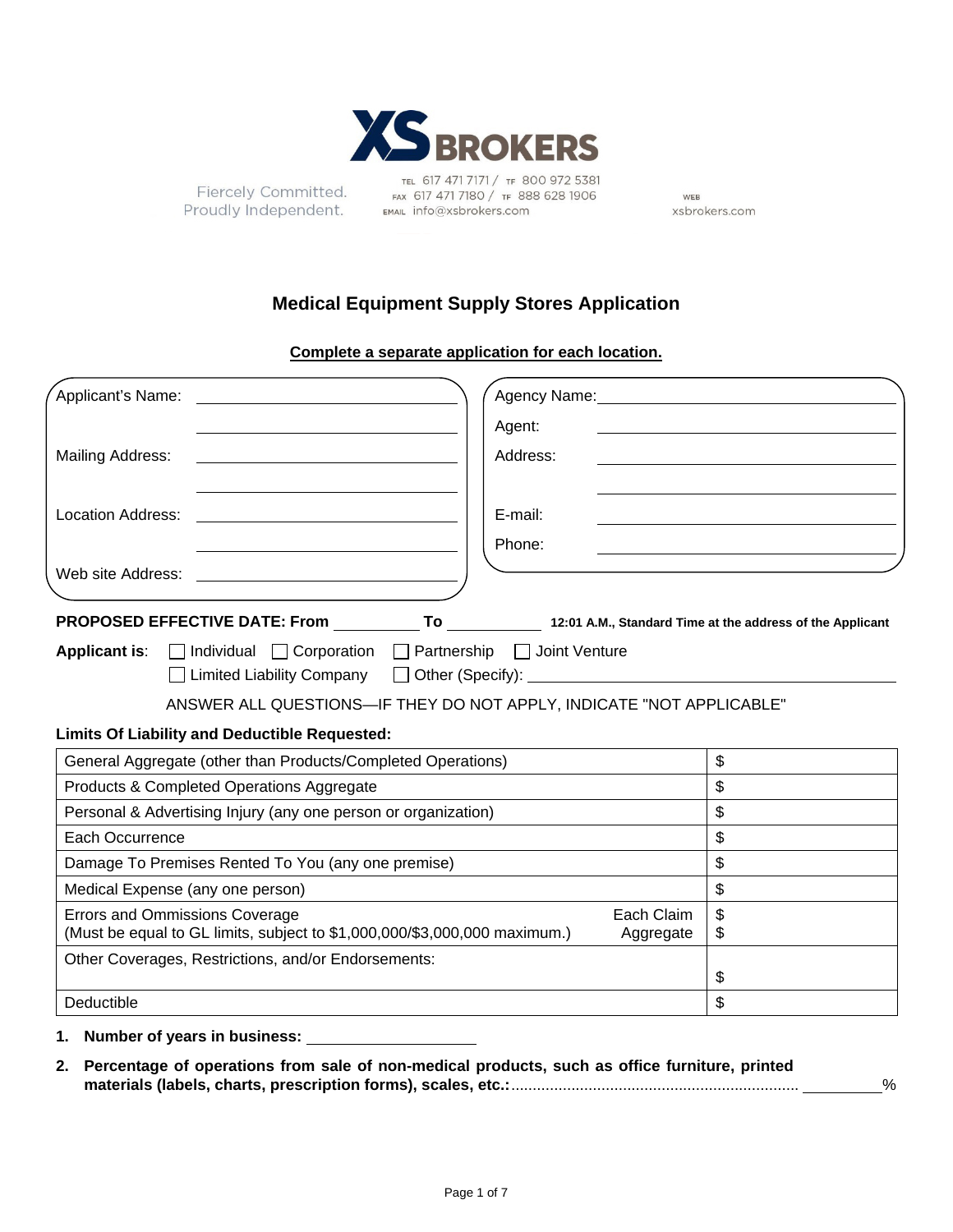## **3. Type of operation and annual sales:**

| Describe:<br><u> 1989 - Johann Stoff, deutscher Stoff, der Stoff, der Stoff, der Stoff, der Stoff, der Stoff, der Stoff, der S</u> |  |
|------------------------------------------------------------------------------------------------------------------------------------|--|
|                                                                                                                                    |  |

## **4. Additional Insured Information:**

| <b>Name</b> | <b>Address</b> |
|-------------|----------------|
|             |                |
|             |                |
|             |                |

## **5. Provide breakdown of annual receipts:**

|                                                                                                                                                                                        | <b>SALES</b> | <b>RENTAL</b> | <b>SERVICE</b> |
|----------------------------------------------------------------------------------------------------------------------------------------------------------------------------------------|--------------|---------------|----------------|
| Expendable items (bandages, tape, gauze, dressing, etc.)                                                                                                                               |              |               |                |
| Non-expendable items (IV stands, traction apparatus,<br>walkers, crutches, surgical instruments [non-critical],<br>Prosthetic devices, etc.)                                           |              |               |                |
| <b>Retail Pharmaceuticals</b>                                                                                                                                                          |              |               |                |
| Oxygen Equipment sales and rental (air compressors,<br>oxygen concentrators, oxygen [liquid], etc.)                                                                                    |              |               |                |
| Electric Wheelchairs and Scooters                                                                                                                                                      |              |               |                |
| Diagnostic or Treatment Devices (CT scanners, MRIs, X-<br>Ray equipment, EKG machines, IV pumps, blood pres-<br>sure gauges, etc.)                                                     |              |               |                |
| Ambulatory Equipment (manual wheelchairs, van lifts,<br>stairlifts, hand control devices, etc.)                                                                                        |              |               |                |
| Life Sustaining, Invasive or Critical Monitoring (Dialysis,<br>heart/lung machines, apnea monitors, ventilators, incuba-<br>tors, medical gas systems, life-function monitoring, etc.) |              |               |                |
| Home Infusion (distribution of drugs, nutrients, chemo-<br>therapy, etc.)                                                                                                              |              |               |                |

| 6. Are Patrons fitted with rehabilitative items prescribed by doctors, such as back braces or neck |
|----------------------------------------------------------------------------------------------------|
|                                                                                                    |
|                                                                                                    |
|                                                                                                    |
|                                                                                                    |
| 9. Any sale or rental of oxygen and/or respiratory equipment, such as oxygen concentrators,        |
|                                                                                                    |
|                                                                                                    |
|                                                                                                    |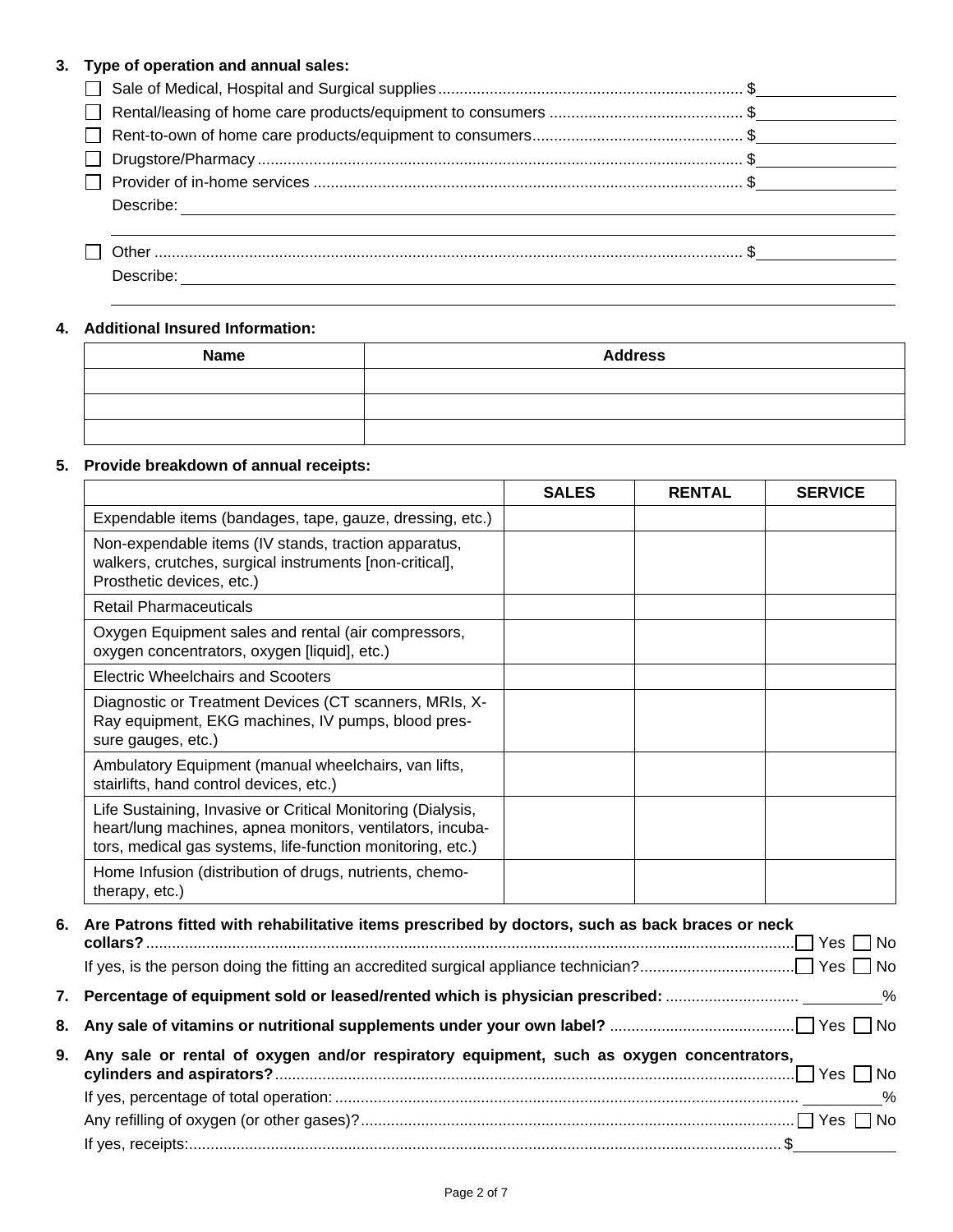| 10. |                                                                                                               |                                 |                                 |
|-----|---------------------------------------------------------------------------------------------------------------|---------------------------------|---------------------------------|
| 11. |                                                                                                               |                                 | %                               |
|     |                                                                                                               |                                 |                                 |
|     |                                                                                                               |                                 |                                 |
|     |                                                                                                               |                                 |                                 |
|     |                                                                                                               |                                 |                                 |
| 12. |                                                                                                               |                                 |                                 |
| 13. |                                                                                                               |                                 |                                 |
|     |                                                                                                               |                                 |                                 |
| 14. |                                                                                                               |                                 |                                 |
| 15. | Is equipment maintenance performed and documented according to manufacturers guidelines? $\Box$ Yes $\Box$ No |                                 |                                 |
| 16. | Are customers given any applicable Material Data Safety Sheets prepared by the equipment                      |                                 |                                 |
|     | 17. What are your procedures for reporting any malfunctioning devices to the Federal Drug Administration?     |                                 |                                 |
|     |                                                                                                               |                                 |                                 |
|     |                                                                                                               |                                 |                                 |
| 18. | Sale, rental or leasing of any of the following equipment or machines? Indicate by "x."                       |                                 |                                 |
|     | $\Box$ Anesthesia apparatus                                                                                   | Intervenous                     | Resuscitation equipment         |
|     | Apnea monitors                                                                                                | Kidney machines                 | Scooters/Tricarts               |
|     | $\Box$ Audiometers                                                                                            | Latex gloves                    | $\Box$ Stair lifts              |
|     | Beds, crutches, walkers, commodes                                                                             | Low air loss mattress           | Suction or Irrigation apparatus |
|     | Cardiac defibrillators                                                                                        | Metal and foreign body locators | <b>TENS units</b>               |
|     | Diathermy machines                                                                                            | <b>Nebulizers</b>               | Ventilators                     |
|     | Internal therapy                                                                                              | Oscilloscopes                   | Wheelchairs                     |
|     | <b>EKG</b> machines                                                                                           | Parenteral therapy              | Wheelchair lifts                |
|     | Heart monitoring                                                                                              | Radiation therapy               | $\exists$ X-ray, fluoroscopy    |
|     | Inhalation therapy machines                                                                                   |                                 |                                 |
|     |                                                                                                               |                                 |                                 |
|     | Where is the latex gloves manufacturer located? _________________________________                             |                                 |                                 |
|     |                                                                                                               |                                 |                                 |
| 19. |                                                                                                               |                                 |                                 |
|     |                                                                                                               |                                 |                                 |
|     |                                                                                                               |                                 |                                 |
| 20. |                                                                                                               |                                 | 1No                             |
|     | If yes, provide details:                                                                                      |                                 |                                 |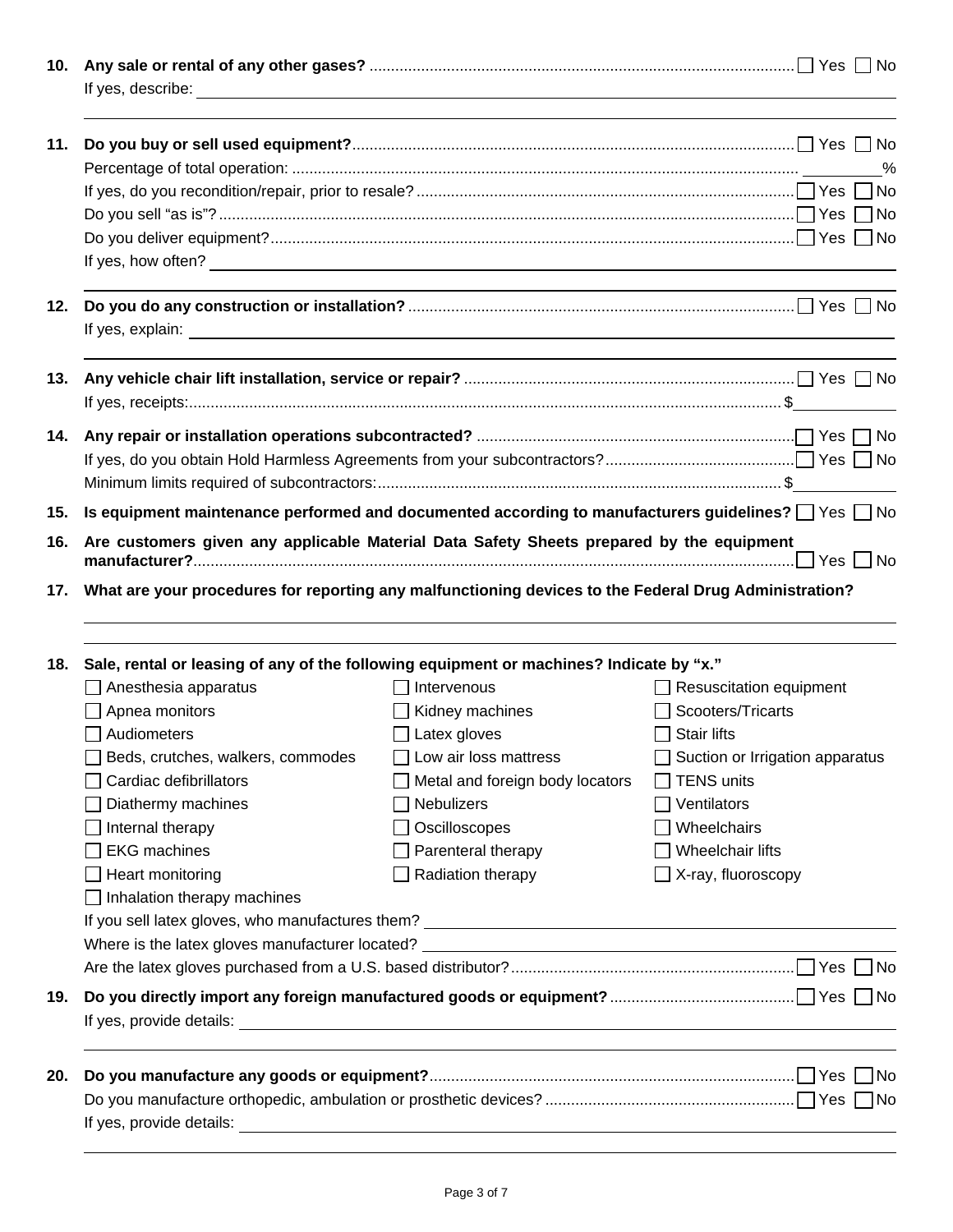| 21. |                                                                                                                                                                                                                                                                                                                                 |
|-----|---------------------------------------------------------------------------------------------------------------------------------------------------------------------------------------------------------------------------------------------------------------------------------------------------------------------------------|
|     |                                                                                                                                                                                                                                                                                                                                 |
| 23. | If a member of the Joint Commission on the Accreditation of Health Care Organizations, are<br>If yes, attach copy of latest certification.                                                                                                                                                                                      |
| 24. | If yes, attach a complete description and underwriting/rating information.                                                                                                                                                                                                                                                      |
| 25. | Does risk engage in the generation of power, other than emergency back-up power, for their                                                                                                                                                                                                                                      |
| 26. |                                                                                                                                                                                                                                                                                                                                 |
| 27. | During the past five years, have any claims been made or suits been brought against you<br>If yes, date: <u>with the same and the same of the same of the same of the same of the same of the same of the same of the same of the same of the same of the same of the same of the same of the same of the same of the same </u> |
| 28. | During the past three years, has any company canceled, declined, or refused similar insurance                                                                                                                                                                                                                                   |
|     | 29. Schedule Of Hazards:                                                                                                                                                                                                                                                                                                        |

| Loc.<br>No. | <b>Classification Description</b> | Class.<br>Code | <b>Exposure</b> | <b>Premium Bases</b><br>(s) Gross Sales<br>(p) Payroll<br>(a) Area<br>(c) Total Cost<br>(t) Other |
|-------------|-----------------------------------|----------------|-----------------|---------------------------------------------------------------------------------------------------|
|             |                                   |                |                 |                                                                                                   |
|             |                                   |                |                 |                                                                                                   |
|             |                                   |                |                 |                                                                                                   |
|             |                                   |                |                 |                                                                                                   |
|             |                                   |                |                 |                                                                                                   |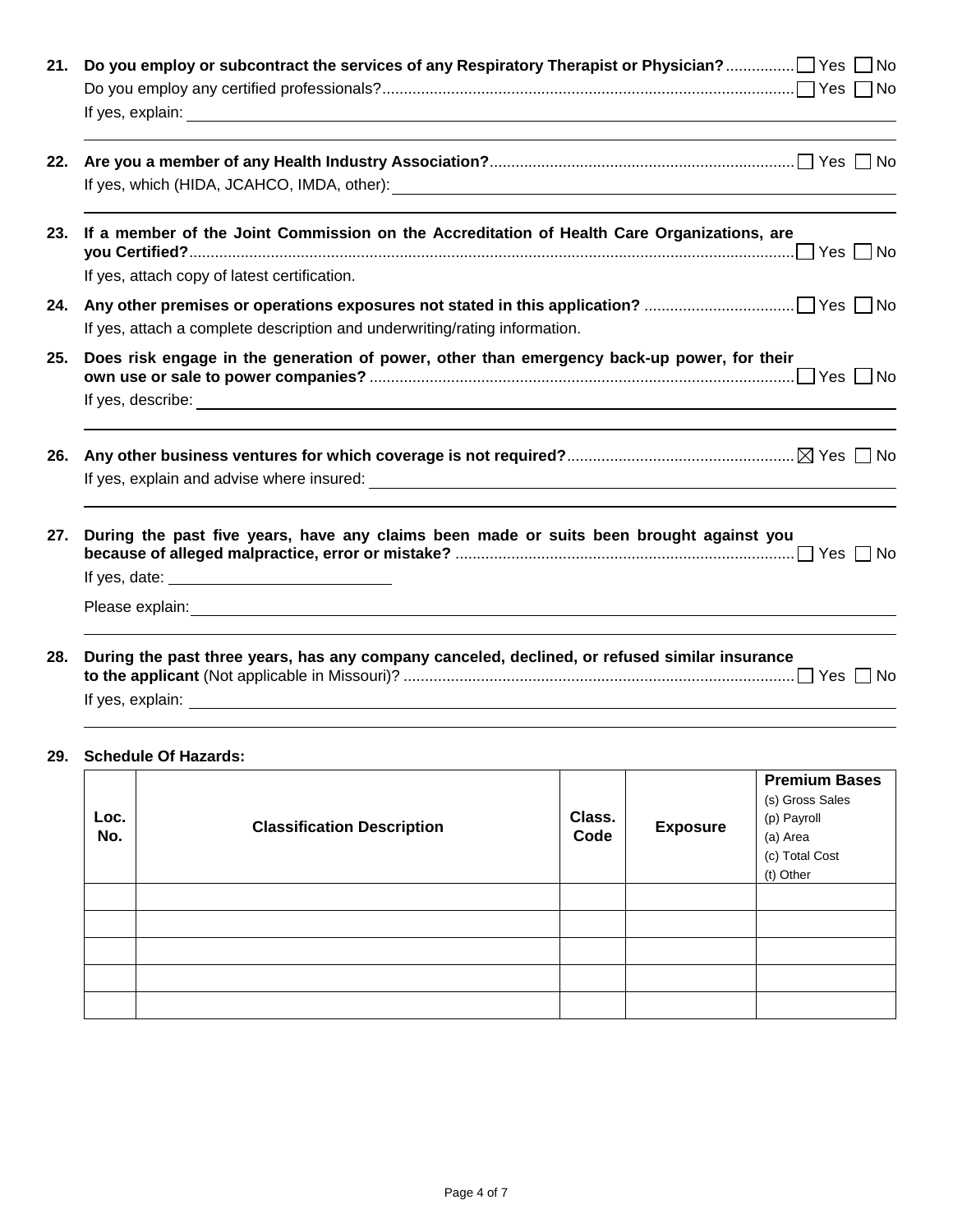#### **30. Prior Carrier Information:**

|                                     | Year: | Year: | Year: | Year: | Year: |
|-------------------------------------|-------|-------|-------|-------|-------|
| <b>Carrier</b>                      |       |       |       |       |       |
| Policy No.                          |       |       |       |       |       |
| Coverage                            |       |       |       |       |       |
| Occurrence or<br><b>Claims Made</b> |       |       |       |       |       |
| <b>Total Premium</b>                |       |       |       |       |       |

#### **31. Loss History:**

Indicate all claims or losses (regardless of fault and whether or not insured) or occurrences that may give rise to claims for the prior five years.  $\Box$  check if no losses last five years.

| Date of<br><b>Loss</b> | <b>Description of Loss</b> | <b>Amount Paid</b> | <b>Amount</b><br><b>Reserved</b> | <b>Claim Status</b><br>(Open or<br>Closed) |
|------------------------|----------------------------|--------------------|----------------------------------|--------------------------------------------|
|                        |                            |                    |                                  |                                            |
|                        |                            |                    |                                  |                                            |
|                        |                            |                    |                                  |                                            |
|                        |                            |                    |                                  |                                            |
|                        |                            |                    |                                  |                                            |

This application does not bind the applicant nor the Company to complete the insurance, but it is agreed that the information contained herein shall be the basis of the contract should a policy be issued.

#### **FRAUD WARNING:**

Any person who knowingly and with intent to defraud any insurance company or other person files an application for insurance or statement of claim containing any materially false information or conceals for the purpose of misleading, information concerning any fact material thereto commits a fraudulent insurance act, which is a crime and subjects such person to criminal and civil penalties. **Not applicable in Nebraska, Oregon and Vermont.** 

**NOTICE TO COLORADO APPLICANTS:** It is unlawful to knowingly provide false, incomplete, or misleading facts or information to an insurance company for the purpose of defrauding or attempting to defraud the company. Penalties may include imprisonment, fines, denial of insurance, and civil damages. Any insurance company or agent of an insurance company who knowingly provides false, incomplete, or misleading facts or information to a policy holder or claimant for the purpose of defrauding or attempting to defraud the policy holder or claimant with regard to a settlement or award payable from insurance proceeds shall be reported to the Colorado Division of Insurance within the Department of Regulatory Agencies.

**WARNING TO DISTRICT OF COLUMBIA APPLICANTS:** It is a crime to provide false or misleading information to an insurer for the purpose of defrauding the insurer or any other person. Penalties include imprisonment and/or fines. In addition, an insurer may deny insurance benefits if false information materially related to a claim was provided by the applicant.

**NOTICE TO FLORIDA APPLICANTS:** Any person who knowingly and with intent to injure, defraud, or deceive any insurer files a statement of claim or an application containing any false, incomplete, or misleading information is guilty of a felony in the third degree.

**NOTICE TO LOUISIANA APPLICANTS:** Any person who knowingly presents a false or fraudulent claim for payment of a loss or benefit or knowingly presents false information in an application for insurance is guilty of a crime and may be subject to fines and confinement in prison.

**NOTICE TO MAINE APPLICANTS:** It is a crime to knowingly provide false, incomplete or misleading information to an insurance company for the purpose of defrauding the company. Penalties may include imprisonment, fines or a denial of insurance benefits.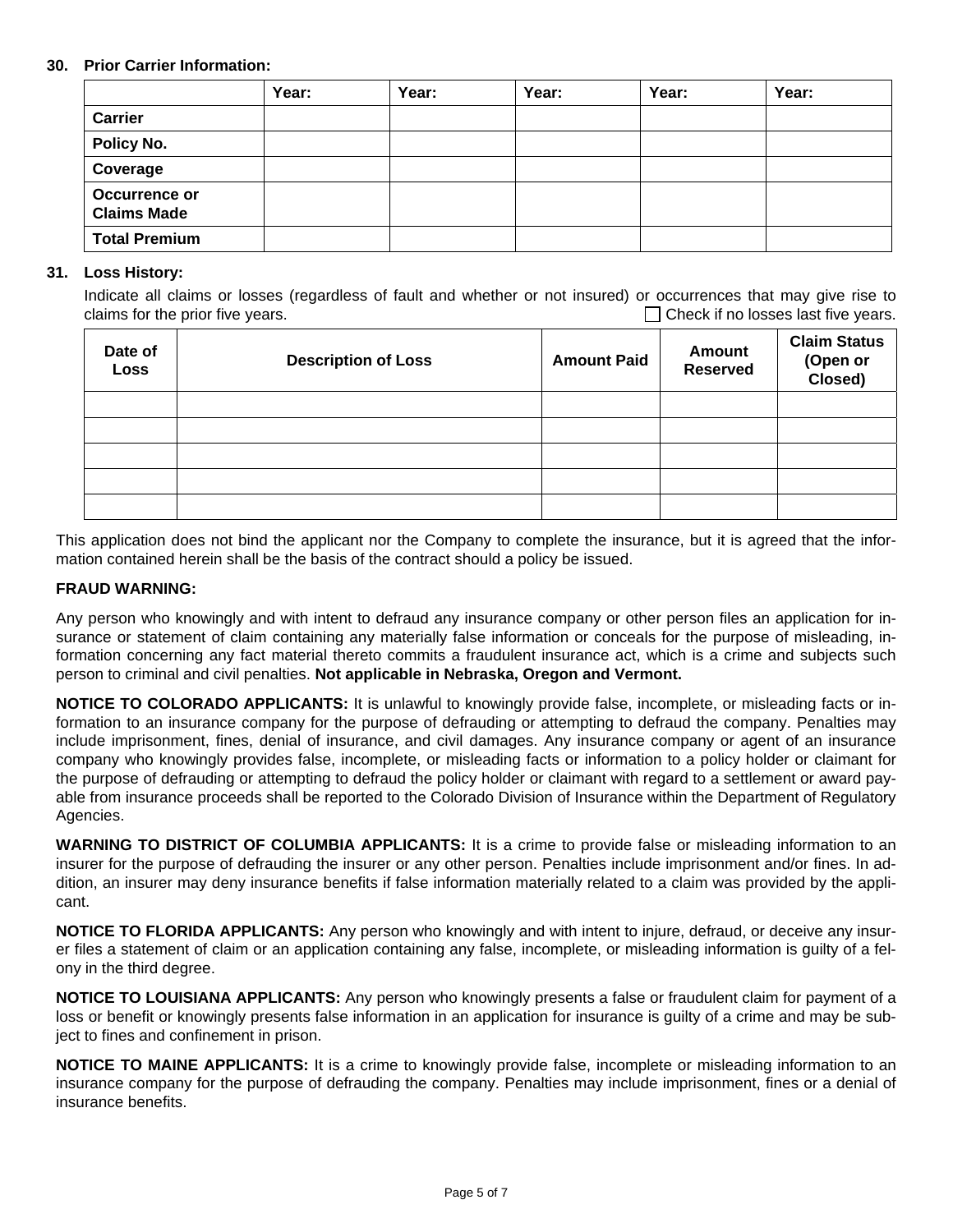**NOTICE TO MARYLAND APPLICANTS:** Any person who knowingly and willfully presents a false or fraudulent claim for payment of a loss or benefit or who knowingly and willfully presents false information in an application for insurance is guilty of a crime and may be subject to fines and confinement in prison.